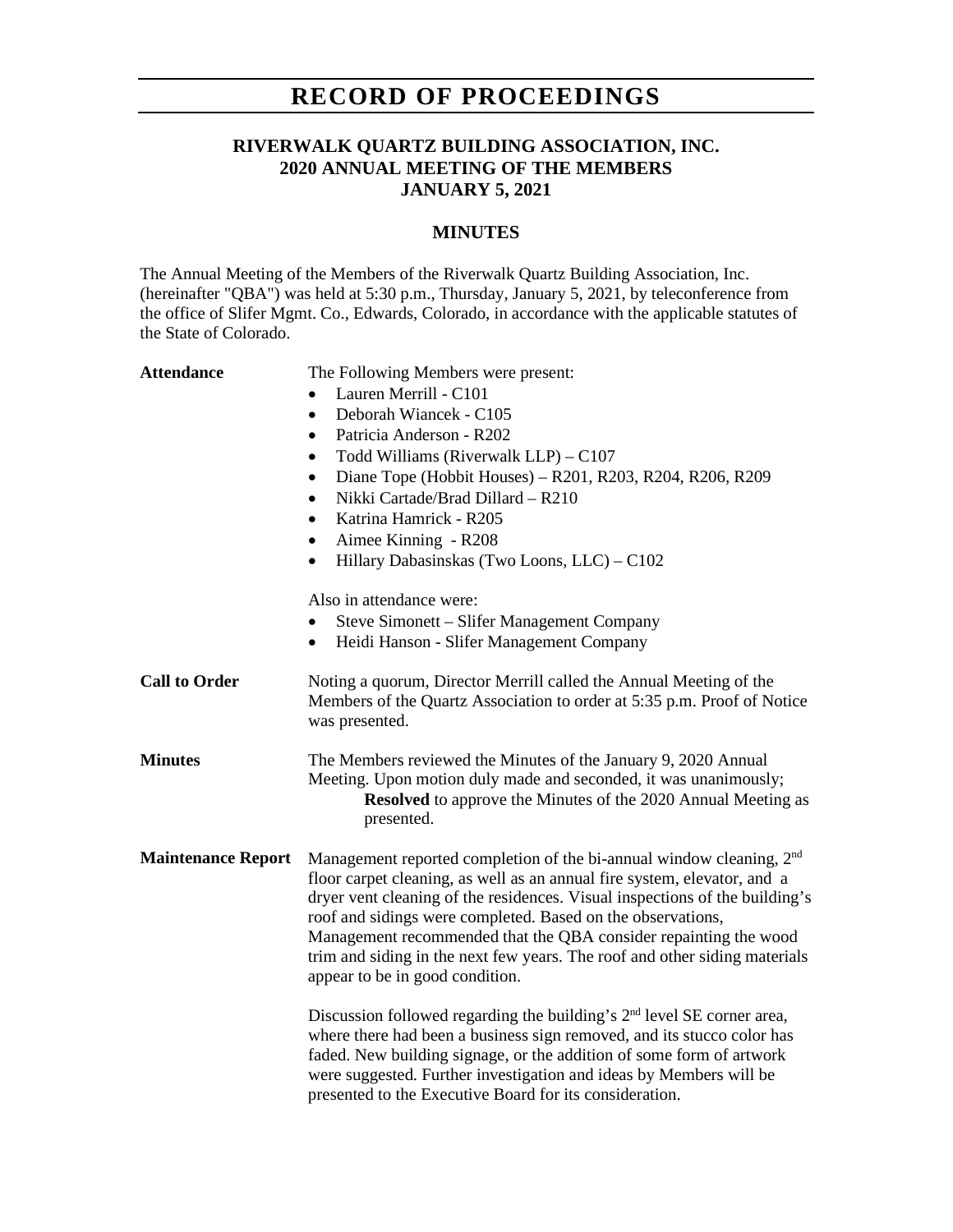# **R E C O R D O F P R O C E E D I N G S**

## **Riverwalk Quartz Building Association January 5, 2021 Annual Meeting Minutes**

|                            | Management noted that over the past year, several residents have<br>reported drain backups and others reported drain line "gurgling noises."<br>Mr. Simonett has requested an estimate to have the main drain line for<br>the residences jetted. Possible causes for the drain noises may be from<br>the plumbing vents located inside the units or dried out p-traps associated<br>with seldom used plumbing fixtures. Residents are asked to check both<br>of those possibilities.                                                                                                                                                                                                                   |
|----------------------------|--------------------------------------------------------------------------------------------------------------------------------------------------------------------------------------------------------------------------------------------------------------------------------------------------------------------------------------------------------------------------------------------------------------------------------------------------------------------------------------------------------------------------------------------------------------------------------------------------------------------------------------------------------------------------------------------------------|
| <b>Financials</b>          | Management presented the 2020 Preliminary Financials. Ms. Hanson<br>noted that the Balance Sheet shows the total of the Association's<br>Operating and Savings accounts is approximately \$326K. Total EOY<br>adjusted Capital Reserve Funds are estimated to be \$310K. There are no<br>delinquent owner accounts. Most all expense categories close to or under<br>budget. Income exceeds Expenses by an estimated \$4500 and is<br>primarily due to savings in the Gas and Repairs & Maintenance<br>expenses. Upon a motion duly made and seconded, it was unanimously;<br>Resolved to return any 2020 Budget Excess Income to the<br>Members in the form of a credit towards the 2021 assessments. |
| 2021 Budget                | The 2021 Proposed Budget was presented and discussed. Upon a motion<br>duly made and seconded, it was unanimously;<br><b>Resolved</b> to ratify the 2021 Budget.                                                                                                                                                                                                                                                                                                                                                                                                                                                                                                                                       |
| <b>Board Election</b>      | As of this meeting, Director Wiencek's Commercial Seat term is<br>ended. Ms. Wiancek was nominated to serve again and there being no<br>other nominations, upon a motion duly made and seconded, by<br>acclamation it was;<br><b>Resolved</b> to have Ms. Wiancek continue serving on the<br>Executive Board for another 3 years.                                                                                                                                                                                                                                                                                                                                                                      |
|                            | The following are the Members of the Executive Board:<br>Deborah Wiancek - Commercial Member, term expiring 2023<br>Patricia Anderson - Residential Member, term expiring 2021<br>Lauren Merrill - At-Large Member, term to expire 2022                                                                                                                                                                                                                                                                                                                                                                                                                                                                |
| <b>Unfinished Business</b> | Mr. Williams reported that the Master Association's study to install<br>rooftop solar panels at RW was not well received due to the cost<br>involved and the potential damage to the roofs by the weight of the<br>panels.                                                                                                                                                                                                                                                                                                                                                                                                                                                                             |
| <b>New Business</b>        | Management was asked to monitor the sandwich shop's use of the<br>elevator for the removal of trash. A few minor maintenance issues<br>relating to an exterior door and a few missing bricks were also mentioned<br>as needing attention.                                                                                                                                                                                                                                                                                                                                                                                                                                                              |